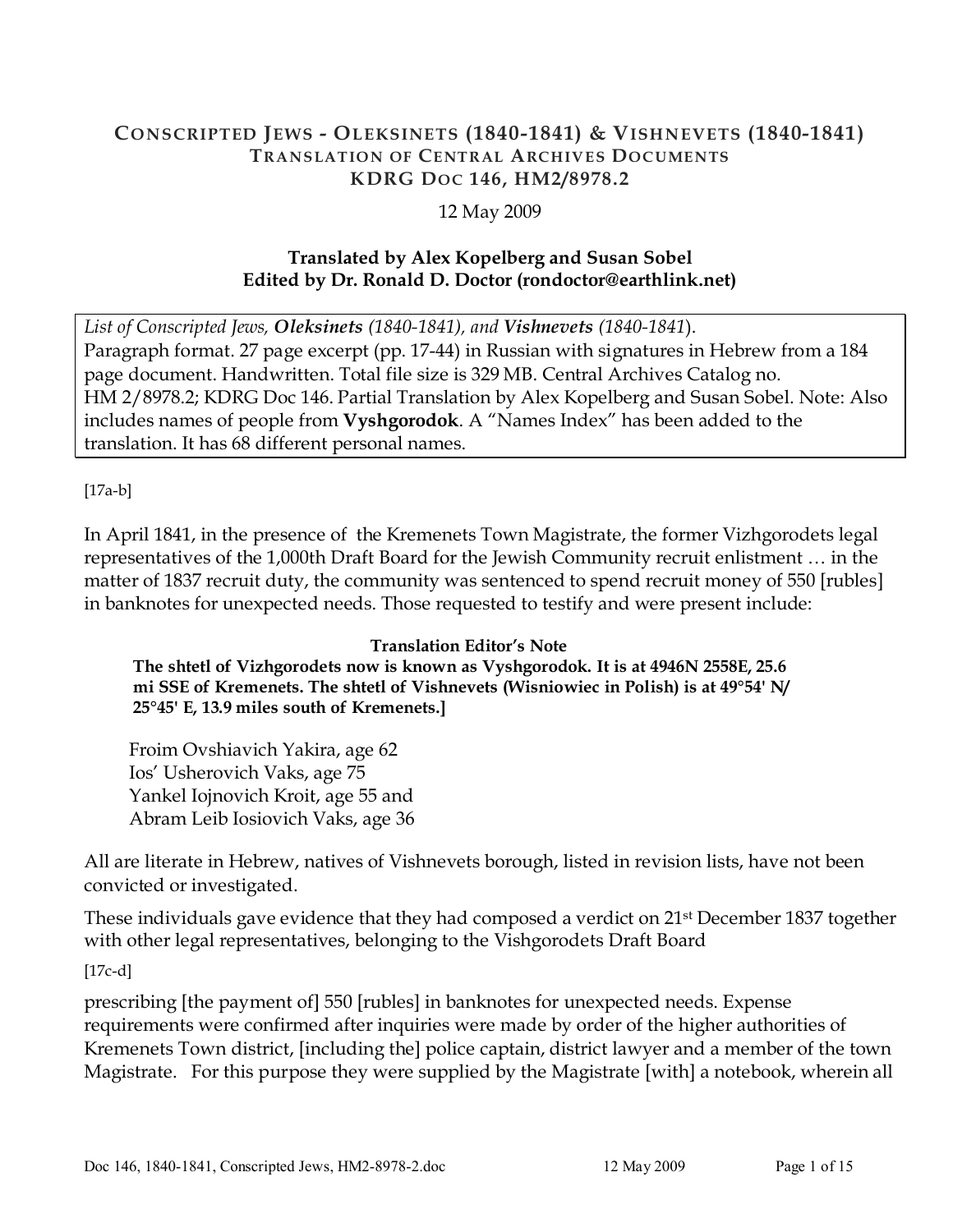expenses for recruits were entered, and all appointed and authorized changes in monetary decisions were reported as expenses. [The total was] 550 [rubles] in banknotes.

# [Translation Editor's Note: All except the last 4 lines and signatures of page 4 are a repeat of page 17c.]

The details were not described due to their illiteracy, which is justified.

Testified and signed in the presence of the member of the town Magistrate.

Efraim br' Yakira Yitschak Yakov br' Krat (?) Yosef br' Asher Vaks Avraham Leyb Vaks

[18a]

In the year of 1841, April 30th, in the presence of Kremenets Town Magistrate, the former legal representative of the Oleksinets Jewish Society for the recruitment and conscription of 1837 … on the case on appointment, sentenced to conscript more money for recruiting and unexpected needs – 550 rubles in banknotes … were witnessed by:

1 st, Mordko Iosiov Katz, 50, and 2nd, Srul Meyerovich Klejn … , .... 2, … literate in Hebrew, born in the borough of Oleksinets … and listed in the revision list, married, having children, never having been judged by the court or having been under investigation, … (The witnesses) blamed, that although the (verdict\*)... made up by them and the other legal representatives of Vishgorodets 1000th Draft Board, on 21 December 1837, allotted 550 rubles in banknotes for unexpected needs by the residents of Oleksinets. The money for this purpose was spent by order of the higher authorities of Kremenets Town…

18b]

by the district police captain, district attorney… and town Magistrate. For this reason, there was a notebook given by the Town Magistrate where all expenses for recruiting were written down.

… money was added , according to the verdict, although there was no need for 550 rubles in banknotes, they were instructed accurately for the purpose of the sum, but these (expenses) happened only due to their illiteracy. This is confirmed and signed by: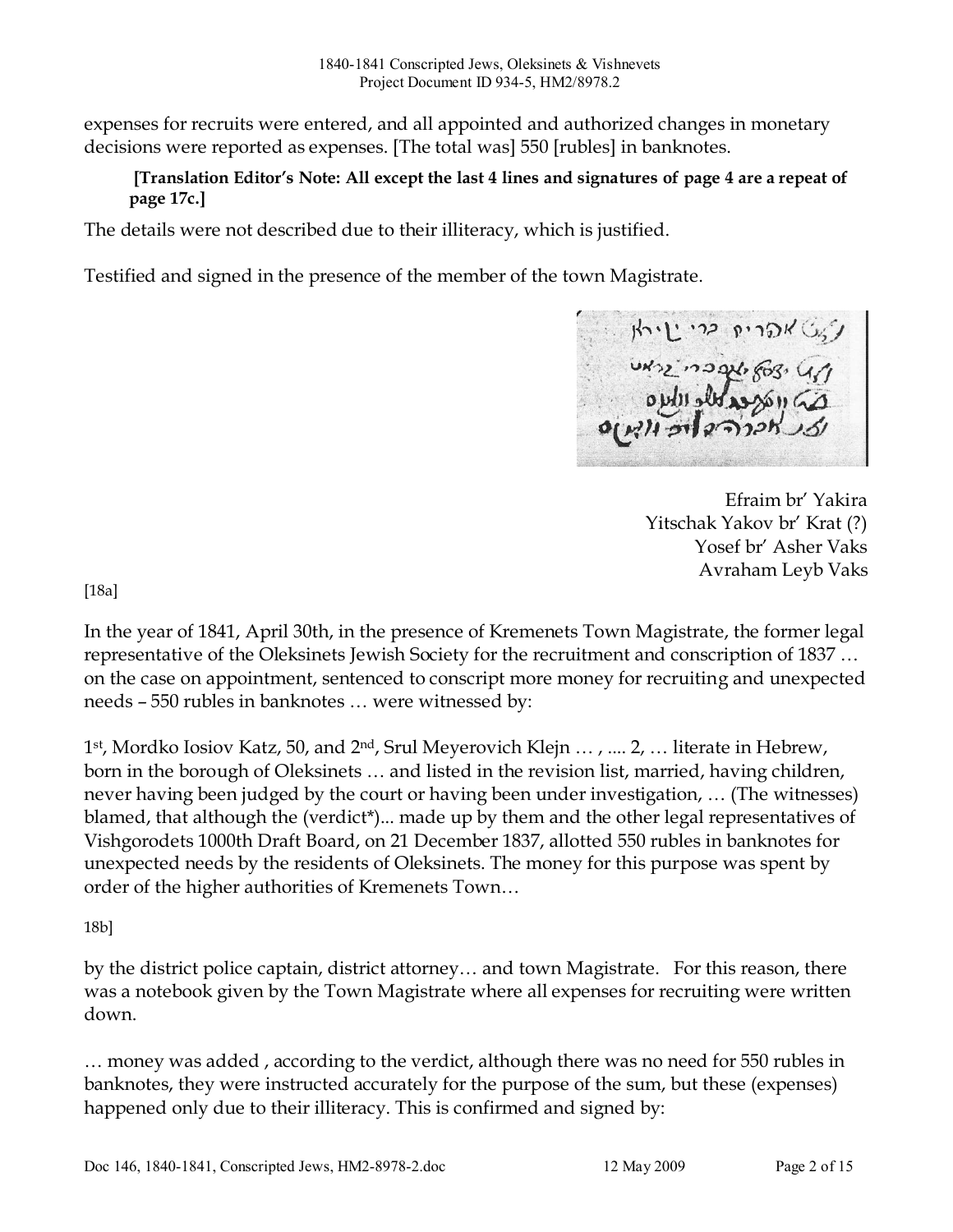$5 \, \text{ns}$   $13 \, \text{ns}$ 

Mordko Katz Mordekhay br' Katz Srul Klejn Yisrael Kleyn

in the presence of R. Rozental\*

[20a]

… for information of Kremenets Town Magistrate Administration of 15 March ?.... that Jew named by it, namely Leyba Rajzin, no. 27, age 28; Shlioma Aronov Vayts, no. 23, age 41; Itsko … Kiperman , no. 40, age 47, Vyshgorodok borough; Zis Usherov Vaks, no.106, age 68; Fraim Ovshiov Yakira, no. 126, age 65; Nusn' … Vaks, no. 106, age 24; Vishnevetser Mordko Katz, no. 8, age 8; and Srul Usherov Klejn, no. 26, age 44 … and Khaskel Pejsakhovich Zaravich

### [Translation Editor's Note: Page 19 is missing.]

[20b]

Cheniyak, no. 15, age 37; Aran Berko Brik, no. 16, age 45 and turned out to be listed as a Jew of Malyi [Little] Vishenevets); Yankel Krut [Krul?], listed under no. 9… so: Itsko Yankel Zalnovich Krajn... Treasury , April 19, 1841.

Accountant - Chajkovskij

[21a]

General search at Malyi Vishenevets for Jews Froim Yakar, Ios Vaks, Yankel Kroj and Abram Lejb Vaks.

[22a]

16 May 1841

To: Mr. Police Inspector of 2nd stage Kremenets district, Udipovich,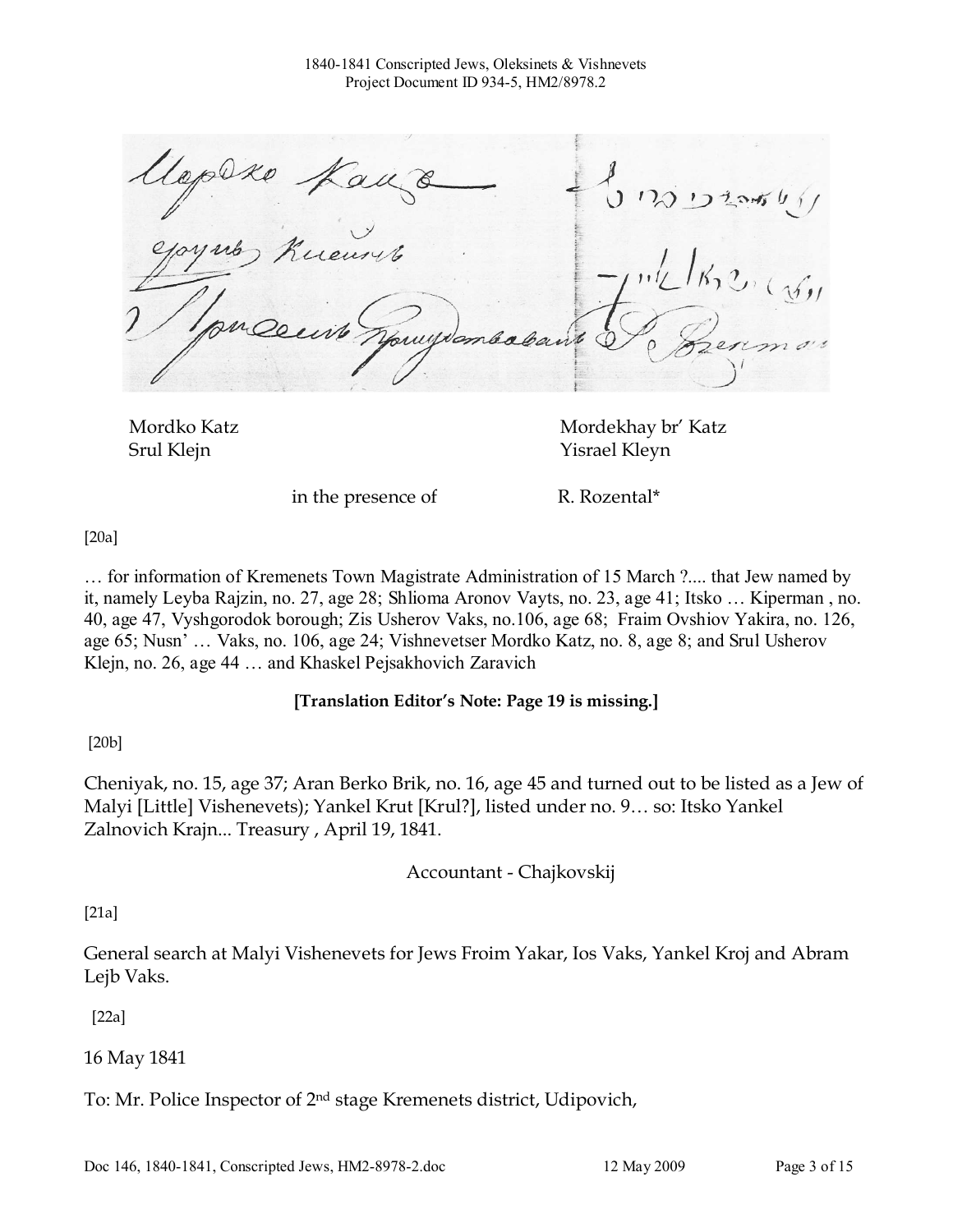From: Vishnevets Jewish Community

# REPORT

Executing Your Nobility's will in the matter of former legal representatives' behavior in the recruit conscription: Froim Yakir, Ios Vaks, Yankel Krat and Abram Lejb Vaks, in total six persons,

[22b]

Jews, never tried before, listed in revision list … behavior like named in … belonging to … be presented …

Mopmus young description of whomb

Mejr Gersh Finkelshtejn

Mortko Uryn Shejnunov Mordekhay Aharon Sheyntsis

May … 1841 year

[23]

List

Manus Khaimovich Fudem Tsudyk Volfov Bodaker Volf Srulyov Giler Shlioma Gersh Shimonov Kachka Iosif Meyer Mendeliovich Yurs Duvid Urynov Mojshov Dreyer

arma Mopmmo ypoint Meuriques 2 2 Apris 1916

[signed] Mejr Gersh Finkelshtejn

Mortko Uryn Shejntsis Mordekhay Aharon Sheyntsis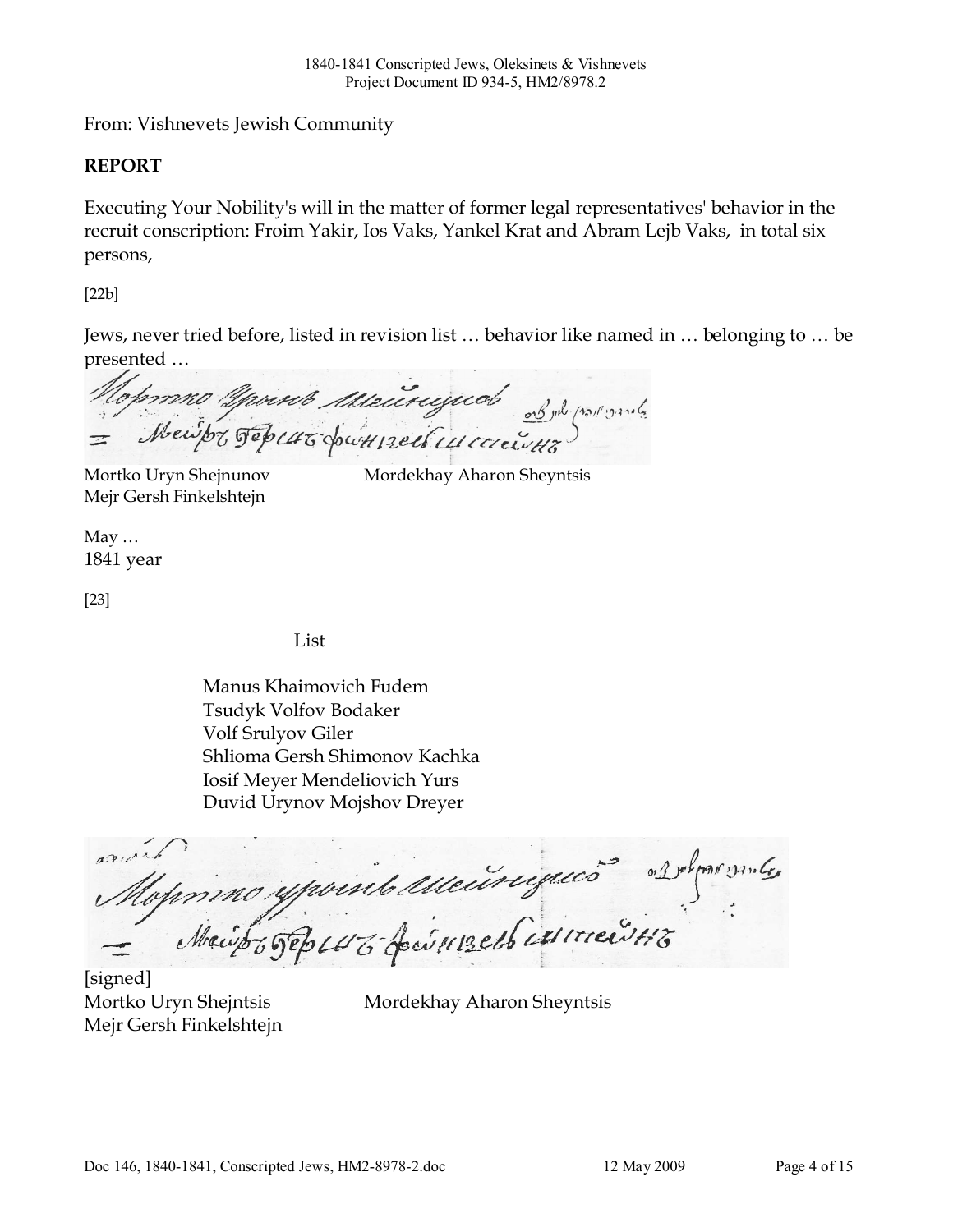[24a]

Barrister's Sheet [Oath]

On the Most High's will and on … and superiors swearing me in, I swear by the Lord's live name, by the Lord of Israel, that I must discover everything I would be asked about by my superiors, only the truth, in no way must I tell any lie against my conscience, otherwise if I,

[24b]

due to my weakness or due to somebody else's suggestion, will break the oath given by me, then I will become recreant of my faith, will be unworthy to be called a Jew, and be my soul accursed and be my family punished by the Almighty. Amen.

1841, on May 16 this sheet was witnessed and signed by Maliy Vishnevets Jews:

Mangote oppende  $913/2731322$ When Codaney

2. Tsudyk Bodaker Tsudik Badekir

1. Manus Fudem Manus br' Chayim Fadim

[25] aid was and artis Bollega Jax Tegent Loread  $U\&U\&U$ dey xaluria глессии эсскидиры

3. Volf Giler Volf br Yisrael Giler 4. Shlioma Gersh Kachka Shlome Hirsh Kayshik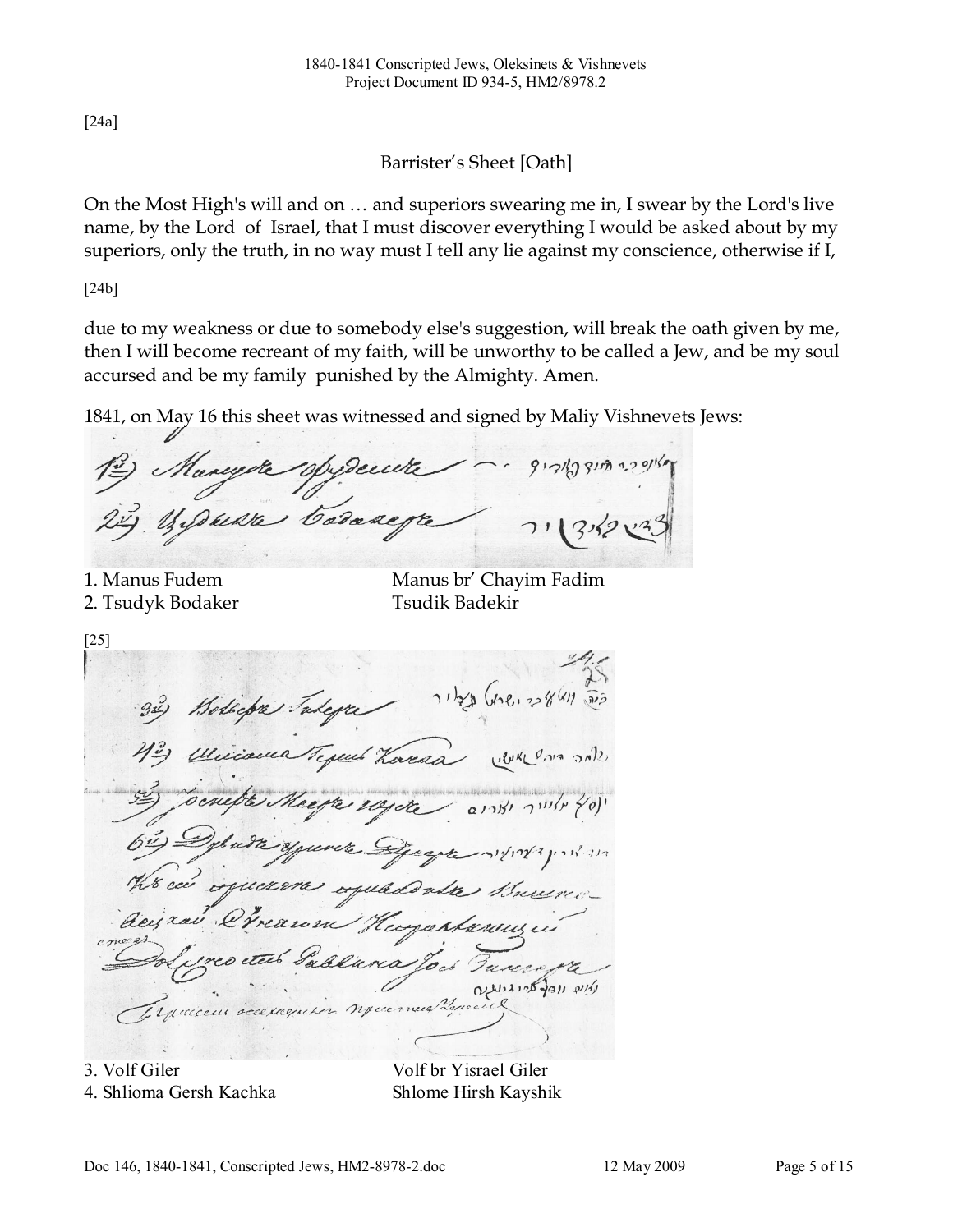#### 1840-1841 Conscripted Jews, Oleksinets & Vishnevets Project Document ID 934-5, HM2/8978.2

| 5. Iosif Meyer Yurs  | Yosef Meir Yarus   |
|----------------------|--------------------|
| 6. Duvid Uryn Dreyer | Duvid Arin Deryeyr |

This oath was administered by … the Vishnevets Rabbi's post Ios Zinger signed by Yosef br' Zinger

[26a]

On May 16<sup>th</sup> 1841, in the presence of Uron Udonovich, the 2nd category Krzemieniec district police chief, in the case of the life and behavior of the former legal representatives for recruit conscription: Froim Yakor, Yos' Vaks, Yankel Krot and Abram Lejb Vaks … Malyi Vishnevets Jews through Jewish Community …. were questioned and witnessed:

1<sup>st</sup> Manus Khaimovich Fudem, age 37

- 2<sup>nd</sup> Tsudyk Volfov Bodaker, age 27
- 3<sup>rd</sup> Volf Sruliov Giler, age 57
- 4 th Shlioma Gersh Shimonov Kachka ?, age 33
- 5<sup>th</sup> Iosif Meyer Mendeliov Yurs, age 49

[26b]

6. Duvid Urin Mojshov Dreyer, age 30

literate in Hebrew, never fined or sentenced by courts, permanent residents, married, living in Malyi Vishnevets … Jews-townsmen … all of them unanimously declared that the former Malyi Vishnevets Jews, legal representatives for recruit conscription: Froim Yakor, Ios' Vaks, Yankel Krot, and Abram Lejb Vaks are of honest behavior, they witnessed that ill-fame or illegal

[27]

activity had not been noticed, that [they] acted correctly, according to the oath taken by them and herewith confirm by the signatures: Malyi Vishnevets Jews: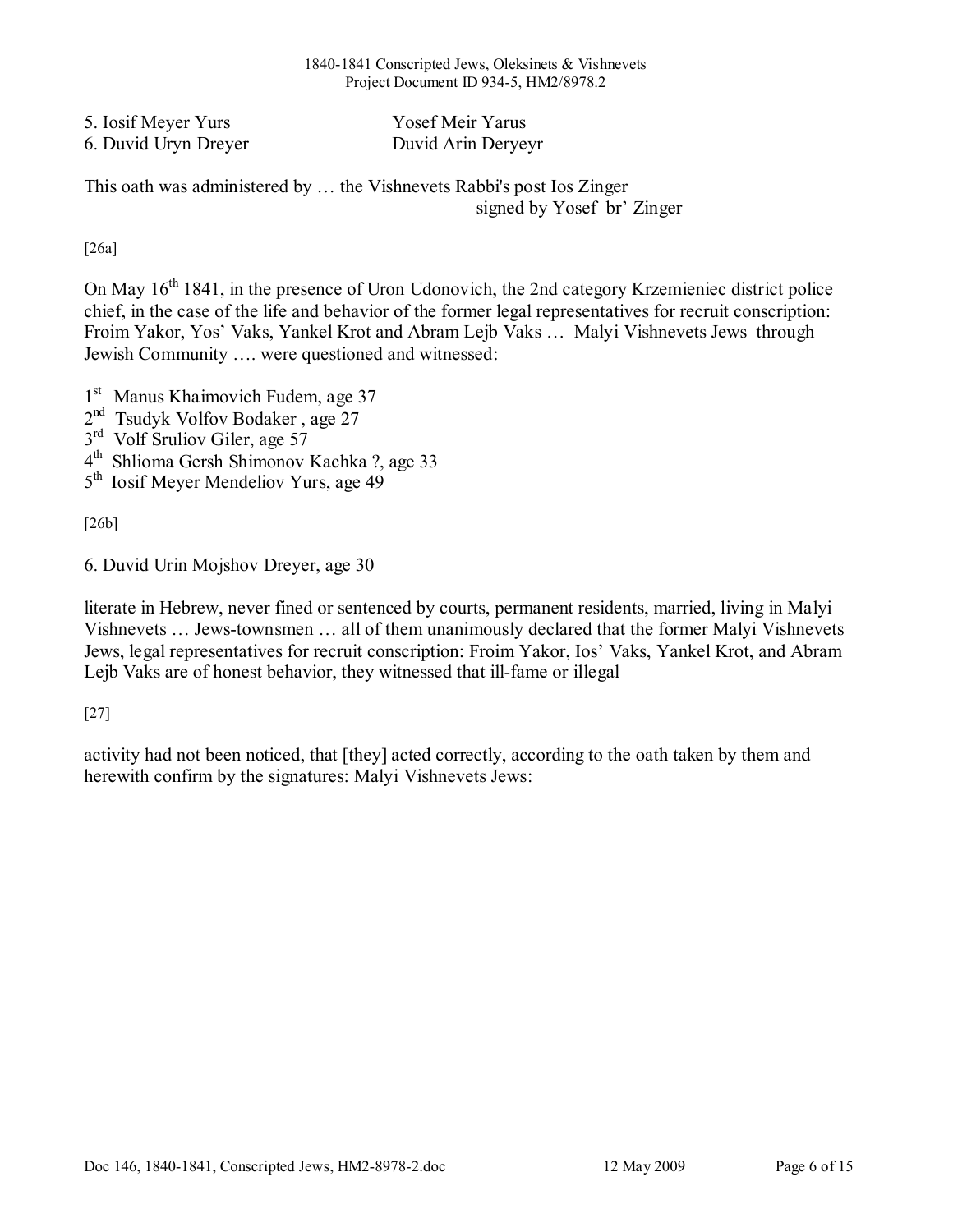ve)  $\mathcal{L}_{\mathcal{L}_{\mathcal{L}}}$ adr (B-en es silvive Centre ensuite ינטיץ מאיוור ואנרים  $-280/3$  /17/3/7/2

|  |  | <sup>st</sup> Manus Fudem |
|--|--|---------------------------|
|--|--|---------------------------|

1

- 2<sup>nd</sup> Tsudyk Bodaker Tsadik Badiker
- 3rd Volf Giler
	-

Manus br Chayim Fadim Volf br Yisrael Gelir 4 th Shlioma Gersh Kachka Shlome Hirsh Kayshik 5<sup>th</sup> Iosif Meyer Yurs Yosef Meyir Yaris 6 th Duvid Urin Dreyer Duvid Arin Deirer

Questioned by the district police chief … Cheremek [?]

[28a]

On 30<sup>th</sup> of April 1841, we the undersigned former legal representatives Vyshgorodok 1000<sup>th</sup> Hebrew Draft Board for Jewish recruit conscription of year 1837 hereby sign for the Kremenets Town Magistrate, that on completion of court signed set by the sentence, more than expected money for recruits, and for other unexpected needs 550 [rubles] in banknotes no objections were made to us.

Napazo Kanco on Darn cen nodmann pourvenan Decimante

Mordko Katz Mordekhay br' Katz Srul Klein Yisrael Kleyn … was present at this signing - … Rozental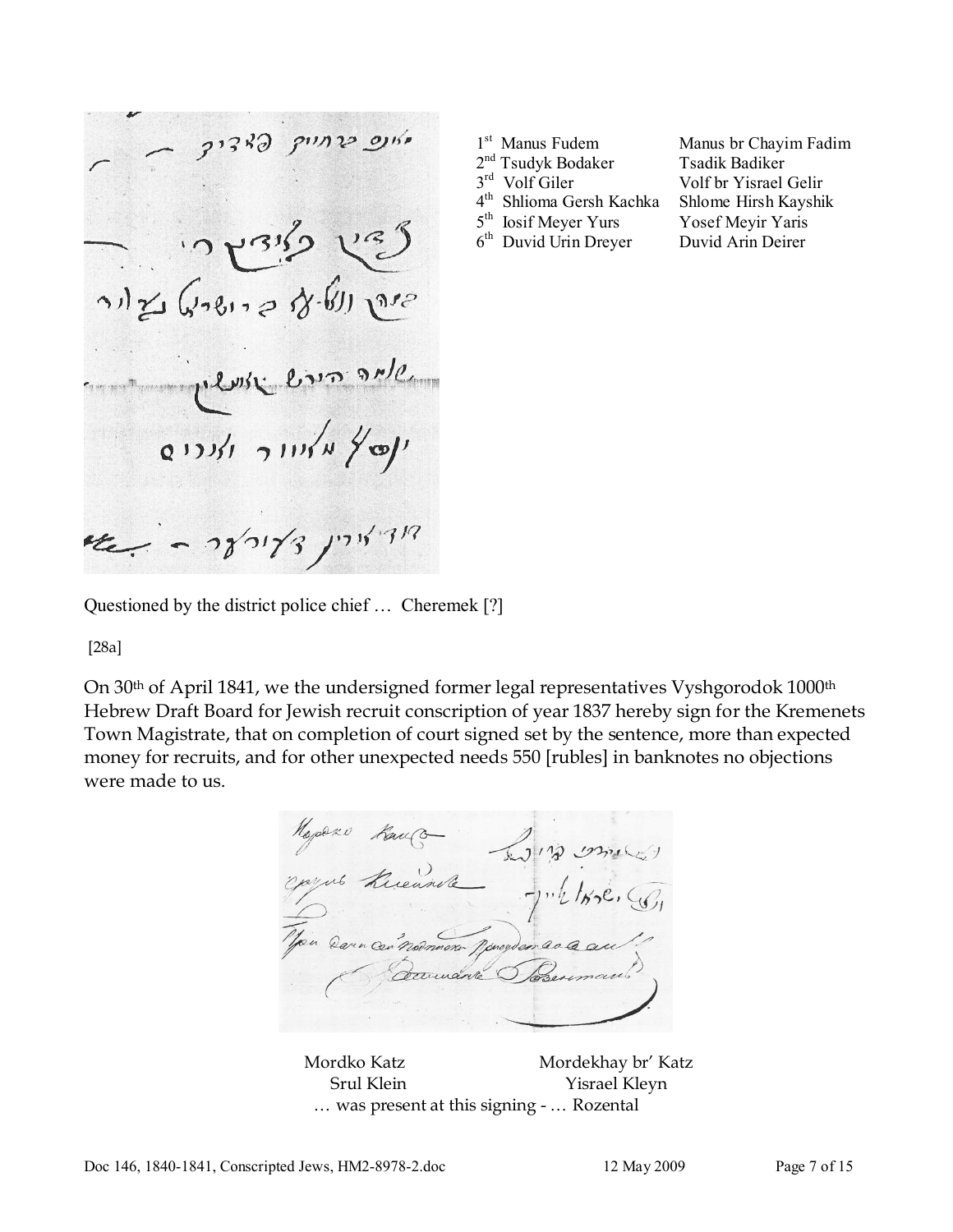## [28b]

### [Translation Editor's Note: Our copy is missing several characters on the right side of this page.]

On … April 1841, in the presence of Kremenets Town Magistrate former legal representative of Vishgorodets Hebrew Community, undersigned, for recruit conscription of 1837, in the case of money needed for recruitment and for unexpected needs 550 [rubles] in banknotes … and testified:

1 st Lejba Gershkovich Rajzen, age 40; Nisanel Kiperman, age 45; Shloma (?) Aronovich Vajts … literate, born in … in revision listed, not judged by the court and not under investigation… that although in the sentence of December 21st 182 ... with other legal representative aimed for unexpected.

[28c]

… needs 550 [rubles] in banknotes , but money …spent for this need that is confirmed by the authorized permission.

According to suggestion of the higher authorities … district police captain … member of magistrate ... for this purpose they were provided by a Town Magistrate notebook where all the expenses for conscripting ... recruits were written down … money in that sentence, signed and added for unexpected needs 550 [rubles] in banknotes were in the sentence detailed … only due to their illiteracy.

un squicon arreser nous ust reespeanismenter.  $f(x) = \frac{\int_{0}^{x} f(t) dt}{\int_{0}^{x} f(x) dx}$ estrico unoi sus.

Shlioma Veits Shlome Vits

Idy Leib Roizen Yehuda Leyb Raizin Nesanel Kiperman Nisanel … Kiperman

R… Rozental, member of the magistrate, was present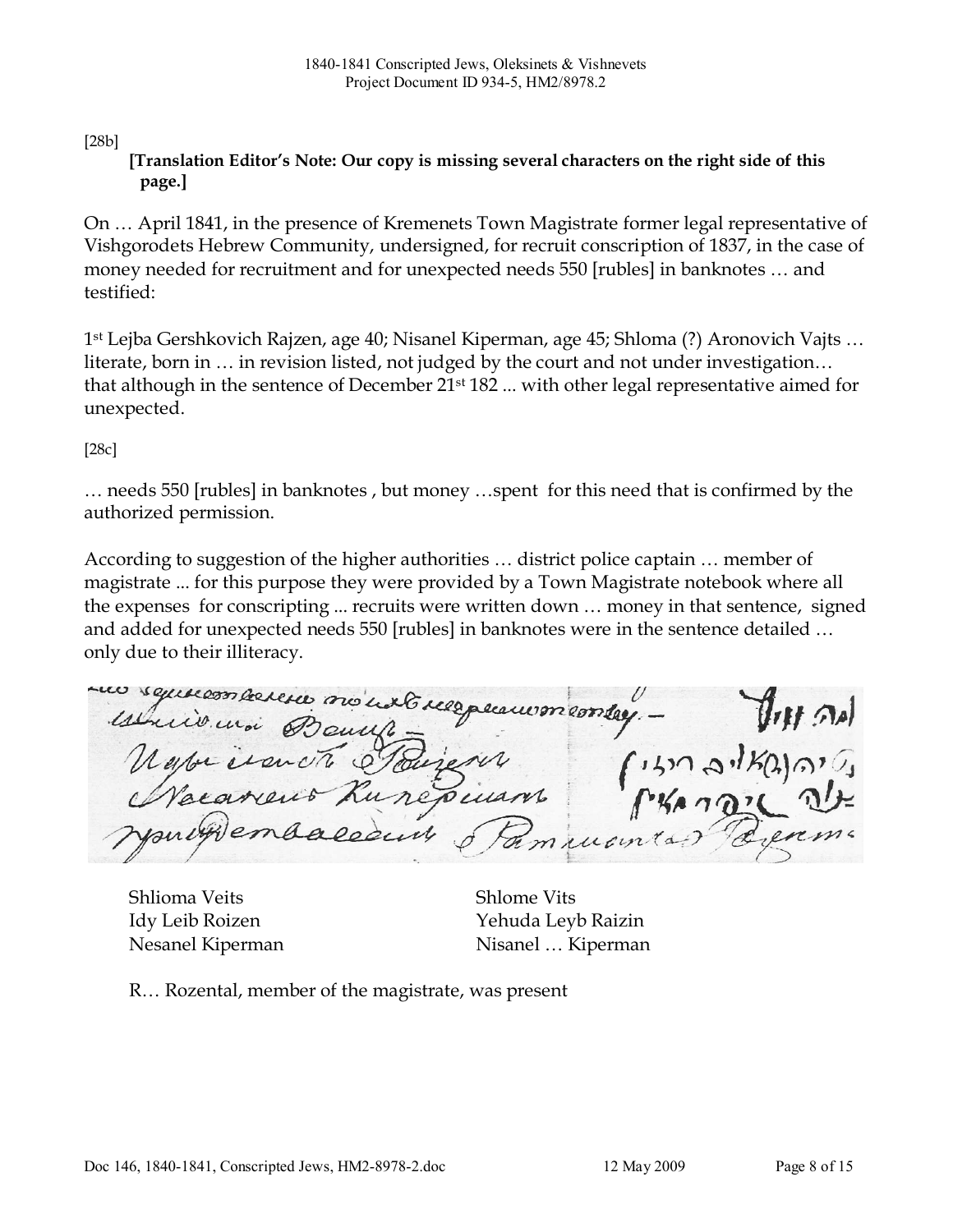[28d]

### [Translation Editor's Note: A signature at the bottom of our copy of this page is cut off.]

In April 1841, we, the undersigned, former legal representatives of Vizhgorodets Jewish community, responsible for recruit duty of 1837, herewith affirm for the Kremenets Town Magistrate, that during court procedures in the case of a verdict for collecting extra amounts of money for recruit needs, 550 rubles in banknotes, no prejudice to us was demonstrated.

Yehuda Leyb Raizin Shlome Vits Nisanel Kiperman

R. Rozental, member of the magistrate was present.

[30]

On the 10<sup>th</sup> of April, 1841 the former legal representative of Vizhgorodets' 1000<sup>th</sup> Draft Board for Jewish recruit conscription of 1837, signed their names at the Kremenets Town Magistrate in the court case regarding additional… amounts [of money] … also for other needs ( 550 rubles in banknotes). No prejudice on them was made.

ship no propriate  $0|13/121|29/1201$ 

Efraim br' Yakira Yitschak Yakov br' Krat Yosef br' Asher Vaks Avraham Leyb Vaks

On signing this report the member of the Magistrate Rozental was present.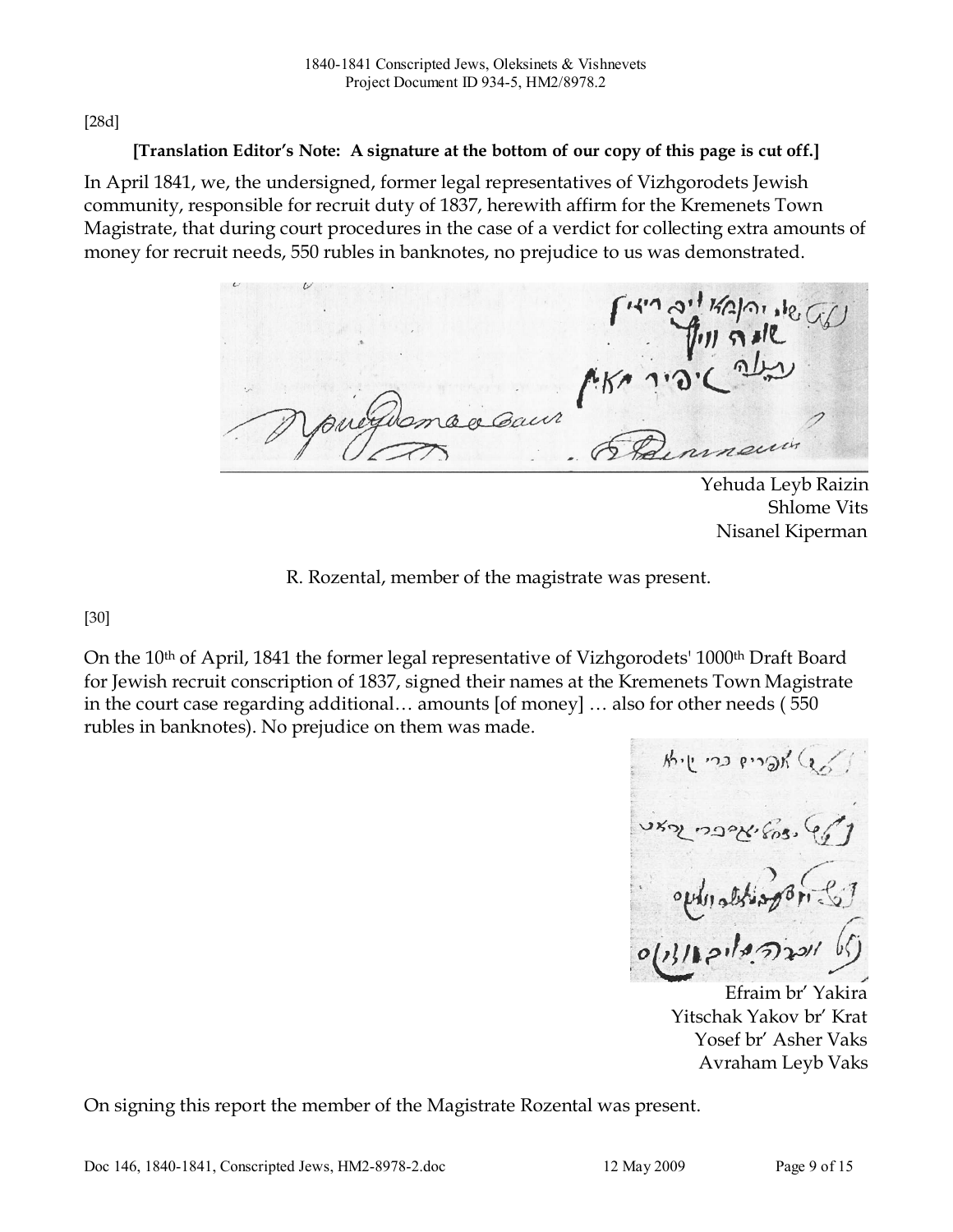[40a]

No.70

Town Magistrate To District Police Force 3rd Category Chief #348 Of March  $14<sup>th</sup> 1841$ 

Town magistrate requests Your Nobility urgently demand … this Magistrate local ( residents\*) in district court 28 November 1840, 25 January and 25 February allot in this Magistrate citizens …. Jews of Maliya Vyzhgorodka, Lejb Gershkovich Rojzen, Shlioma Aronovich Vajts, and Nisindola Kiperman … search

[Translation Editor's Note: the two signatures are not legible.] attrasam op youwer Je Raecreq exeme Cercame

For…. Signature Secretary – signature

[41a]

From Krzemieniec District Police Chief to the Malaya Vishgorodka Jewish Community

Order

For request of.behavior of Malaya Vishgorodka Jews- Lejb Gershkovich Rajzin, Shlioma Aronovich Vajts, Nitsina Kiperman order Your Community (representatives ?) to send to me for receiving … time …. M.Vishgorodka Jews …

[41b]

behavior and who have never been under trial … to attach to the matter. ..March 1841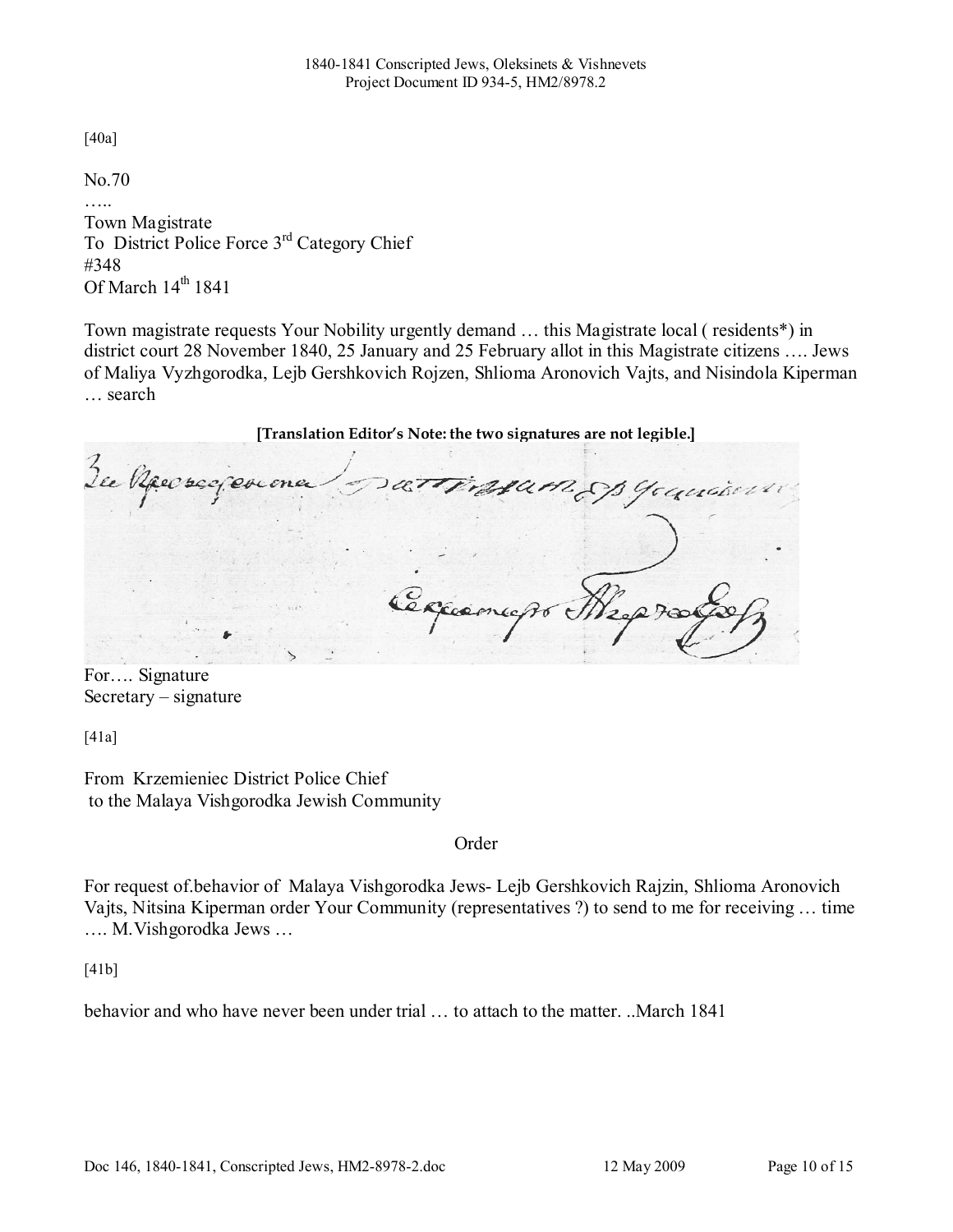1840-1841 Conscripted Jews, Oleksinets & Vishnevets Project Document ID 934-5, HM2/8978.2

Priemolie Mulmiert Galerie

District Police Chief – signature

[Translation Editor's Note: the signature is not legible.]

Due to this order of Your Nobility … [name] … send 6 Jews of M. Vishgorodka, namely:

1. Srul Moshkov Shirer, age 60

[42]

- 2. Gertsyk Yusov Raibel, age 58
- 3. Tsal Moshkov Shparber, age 65
- 4. Itsko Valovich Vaynzof, age 51
- 5. Abram Leibov Mejdzof, age 64
- 6. Ruvin Khajm Shmuliov Kerakh, age 37

Who are Jews known for their honest behavior, listed in revision lists of M. Vyzhgorodka never trialed or investigated, which we testify by our signatures

Rarautnie Neutre Agetamir  $br_{c}$ 

Jewish Community Chief: Lejba Arbit Leyb Arbit

Translation Editor's Note The following pages have not yet been translated: 1, 2a-d, 3a-d, 4a-d, 5a-d, 6a-d, 7a-d, 8a-d, 9a-b, 10a-d, 11a-d, 12a-d 44a-b, 45, 46a-b, 47a, 48a-c, 49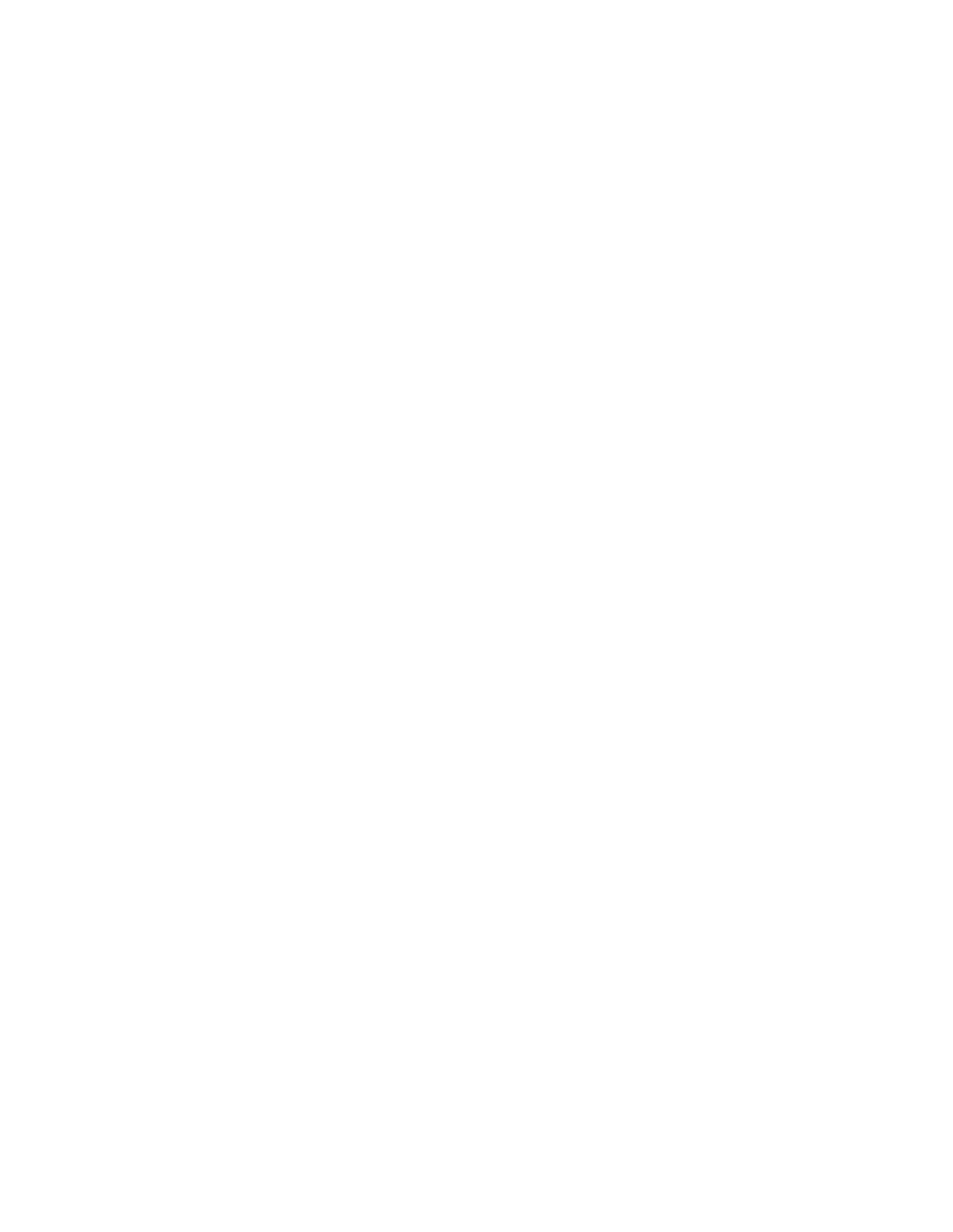### NAME INDEX

Note: When both Russian and Hebrew/Yiddish names are given in the text, the Hebrew name is the main entry in this Index. It includes the transliterated Russian name in parentheses. In addition, the transliterated Russian name is entered in the Index with a "see" reference to the Hebrew/Yiddish name.

Arbit, Leyb (Lejb), Malyi Vyshgorodok, 27 Badekir, Tsudek (Tsadik Badiker), son of Volf (Tsudyk Volfov Bodaker), Malyi Vishnevets, 23, 24b, 26a, 27 Badiker, Tsadik see Badekir, Tsudek, son of Volf Badekir, Volf, father of Tsudek, Malyi Vishnevets, 23, 24b Bodaker, Tsudyk Volfov see Badekir, Tsudek, son of Volf Bodaker, Volf see Badekir, Volf Brik, Aharon Ber (Aran Berko), Malyi Vishnevets, 20b, Chajkovski, 20b, Cheniyak, 20b, Cheremek [?] (Kremenets District Police Chief), 27 Deryeyr, Duvid Arin, son of Moshe, Malyi Vishnevets, 23, 25, 26b, 27 Deirer, Duvid Arin see Deryeyr, Duvid Arin Deryeyr, Moshe, father of Duvid Arin, Malyi Vishnevets, 23, 26b Dreyer, Duvid Urin/Urinov Mojshov see Deryeyr, Duvid Arin Fadim, Chayim (Khaim Fudem), father of Manus, Malyi Vishnevets, 23, 24b, 27 Fadim, Manus, son of Chayim (Manus Khaimovich Fudem), Malyi Vishnevets, 23, 24b, 26a, 27 Finkelshtejn, Mejr Gersh see Finkelshteyn, Meir Hirsh Finkelshteyn, Meir Hirsh (Mejr Gersh Finkelshtejn), Vishnevets, 22b, 23 Fudem, Manus Khaimovich see Fadim, Manus, son of Chayim Gelir, Volf, son of Yisrael (Volf Srulyov Giler), Malyi Vishnevets, 23, 25, 26a, 27

Gelir, Yisrael, (Srul Giler), father of Volf, Malyi Vishnevets, 23, 25, 27 Giler, see Gelir Kachka, Shimon, father of Shlome Hirsh, Malyi Vishnevets, 23, 26a see also Kayshik, Shlome Hirsh Kachka, Shlome Hirsh son of Shimon (Kachka, Shlioma Gersh Shimonov), Malyi Vishnevets, 23, 26a see also Kayshik, Shlome Hirsh Kayshik, Shlome Hirsh (Shlioma Gersh Kachka), Malyi Vishnevets, 25, 27 see also Kachka, Shlome Hirsh Katz, Mordekhay, son of Yosef (Mordko Iosiov) of Oleksinets, Vishnevets, 18a, 18b, 20a, 28a Katz, Mordko Iosiov see Katz, Mordekhay, son of Yosef Katz, Yosef (Ios'), father of Mordekhay , Oleksinets, 18a Kerakh, Ruvin Chayim, son of Shmuel (Khajm Shmuliov), Malyi Vyshgorodok, 42 Kerakh, Shmuel, father of Ruvin Chayim). Malyi Vyshgorodok, 42 Kiperman, Nisanel (Nesanel), Malyi Vyshgorodok, 28b, 28c, 28d, 40a, 41a Kiperman, Nindola/Nisindola see Kiperman, Nisanel Kiperman, Nitsina see Kiperman, Nisanel Kiperman, Yitschak (Itsko), Vyshgorodok, 20a Klejn, Srul Meyerovich see Kleyn Yisrael, son of Meir Klejn, Srul Usherov see Kleyn, Yisrael, son of Asher Kleyn, Asher, father of Yisrael, 20a Kleyn, Meir (Meyer), father of Yisrael, Oleksinets, 18a Kleyn, Yisrael, son of Asher (Srul Usherov Klejn) of Oleksinets, 20a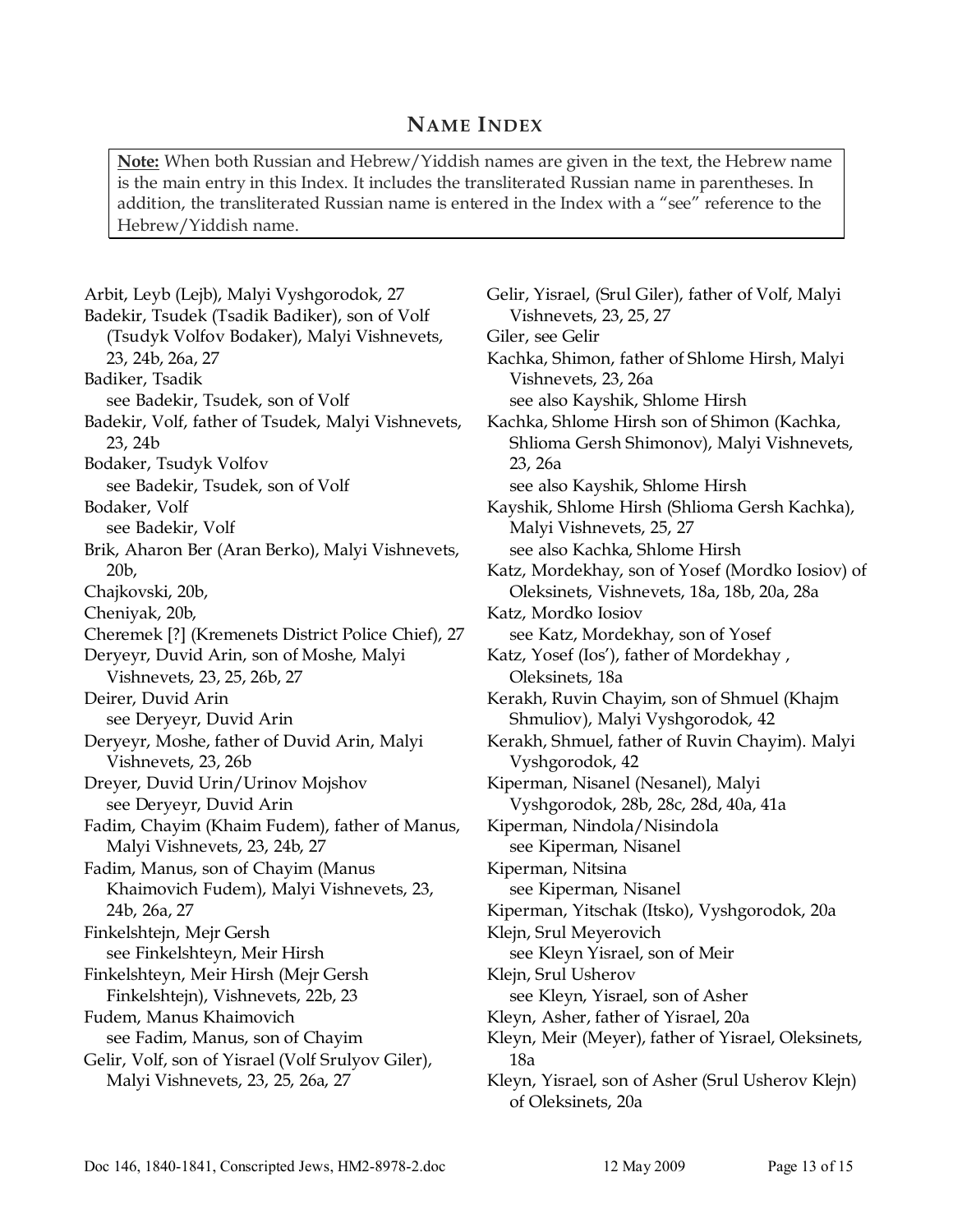Kleyn, Yisrael, son of Meir (Srul Meyerovich Klejn), Oleksinets, 18a, 18b, 28a Krat, Yankel see Krat, Yitschak Yakov Krat, Yitschak Yakov (Itsko Yankel), Vyshgorodok, 17c-d, 22a, 30 see also Kroit, Yakov, son of Yone see also Krut, Yakov Krayn, Itsko Yankel Zalnovich see Krayn, Yitschak Yakov, son of Zalna Krayn, Yitschak Yakov, son of Zalna (?) (Itsko Yankel Zalnovich [?]), 20b, Krayn, Zalna, father of Yitschak Yakov, 20b, Kroi, Yakov (Yankel), Vishnevets, 21a see also Kroit, Yakov, son of Yone Kroit, Iojne see Kroit, Yone, father of Yakov Kroit, Yakov, son of Yone (Yankel Iojnovich), Vishnevets, 17a-b see also Krat, Yitschak Yakov see also Krut, Yakov see also Kroi, Yakov Kroit, Yankel Iojnovich see Kroit, Yakov, son of Yone Kroit, Yone (Iojna), father of Yakov, Vishnevets, Vyshgorodok, 17a-b Krot, Yankel see Krut, Yakov Krut (Krul?), Yakov (Yankel), Malyi Vishnevets, 20b, 26a, 26b see also Krat, Yitschak Yakov see also Kroit, Yakov, son of Yone Krut, Yankel see Krut, Yakov Meydzof, Avraham, son of Leyb (Mejdzof, Abram Leibov), Malyi Vyshgorodok, 42 Meydzof, Leyb, father of Avraham (Mejdzof, Leib), Malyi Vyshgorodok, 42 Mejdzof, see Meydzof Raibel, Herts, son of Yus (Gertsyk Yusov), Malyi Vyshgorodok, 42 Raibel, Yus, father of Herts), Malyi Vyshgorodok, 42 Raizin, Yehuda Leyb (Idy Leib Roizen), Vyshgorodok, 28c, 28d see also Rayzen, Leyb, son of Hirsh

Rajzen/Rajzin, Lejba Gershkovich see Rayzen, Leyb, son of Hirsh Rayzen, Hirsh (Rajzen, Gershko), Malyi Vyshgorodok, 28b, 40a Rayzen, Leyb son of Hirsh, (Lejba Gershkovich Rajzen/Rajzin), Malyi Vyshgorodok, 20a, 28b, 40a, 41a, see also Raizin, Yehuda Leyb Roizen, Idy Leib see Raizin, Yehuda Leyb Rojzen, Lejb Gershkovich see Rajzen, Leyb, son of Hirsh Rozental, R. (Kremenets Magistrate), 18b, 28a, 28c, 28d, 30 Shejntsis, Mortko Uryn see Sheyntsis, Mordekhay Aharon Sheyntsis, Mordekhay Aharon (Mortko Uryn Shejntsis), Vishnevets, 22b, 23 Shirer, Srul Moshkov see Shirer, Yisrael, son of Moshe Shirer, Moshko see Shirer Moshe, father of Yisrael Shirer, Moshe, father of Yisrael, Malyi Vyshgorodok, 41b Shirer, Yisrael, son of Moshe, Malyi Vyshgorodok, 41b Shparber, Tsalel, son of Moshe (Tsal Moshkov), Malyi Vyshgorodok, 42 Shparber, Moshe (Moshko), father of Tsalel, Malyi Vyshgorodok, 42 Udipovich (Kremenets District Police Inspector),  $22a$ Udonovich, Uron… (Kremenets District Police Chief), 26a Vajts, Shloma Aronovich see Vayts, Shlome, son of Aron Vaks, Abram Lejb/Leib see Vaks, Avraham Leyb, son of Yosef Vaks, Asher (Usher), father of Yosef, Vishnevets, Vyshgorodok, 17a-b, 17c-d, 20a, 30 see also Vaks, Yosef, son of Asher see also Vaks, Zis, son of Asher Vaks, Avraham Leyb, son of Yosef (Abram Leib/Lejb Iosiovich), Malyi Vishnevets, Vyshgorodok, 17a-b, 17c-d, 21a, 22a, 26a, 26b, 30